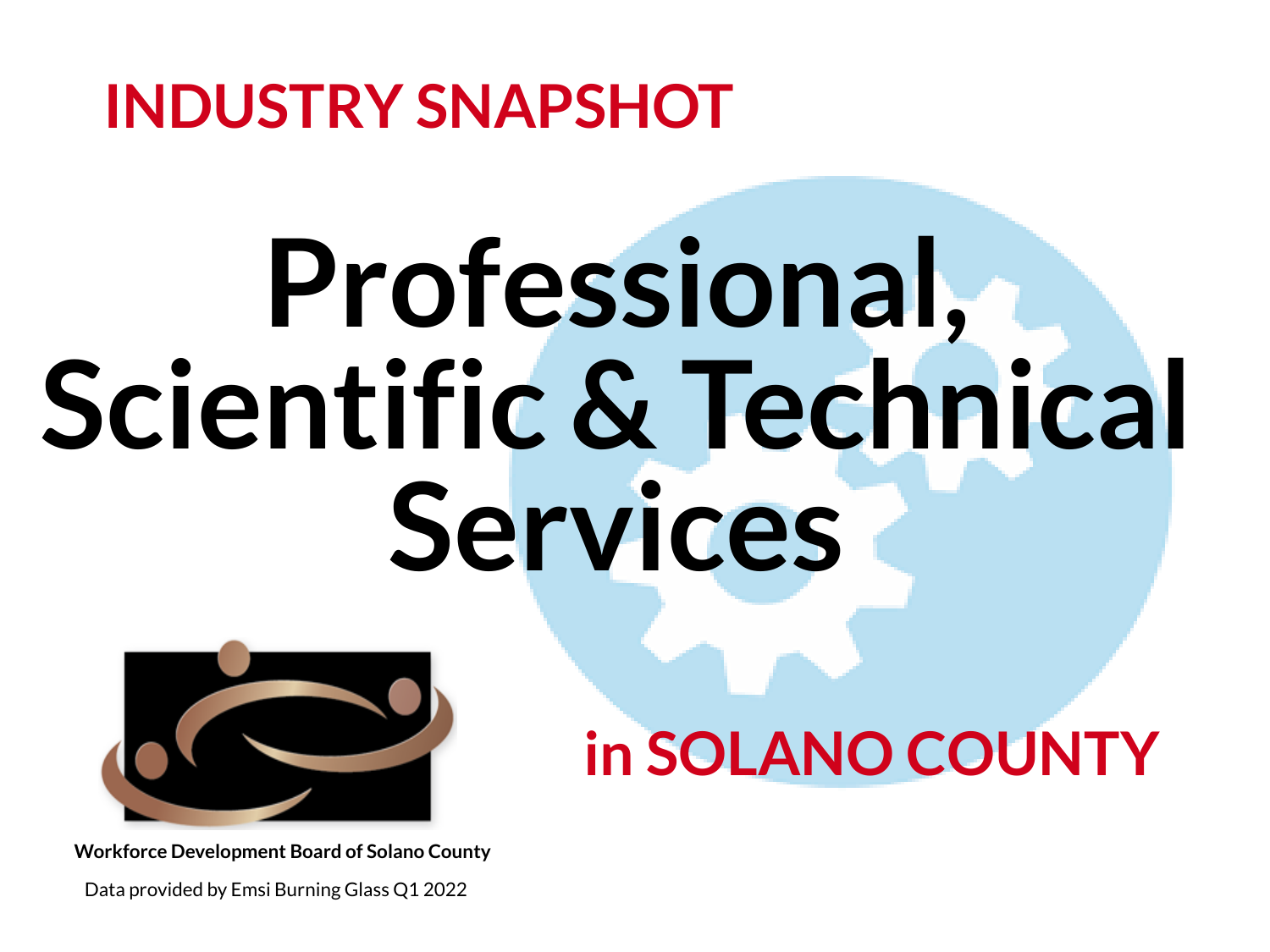### **Industry Snapshotfor Professional, Scientific & Technical Services**





- 
- The Professional, Scientific & Technical Services Industry ranks 10th in number of jobs and 8th in Gross Regional Product.



**Jobs (2021) Projected Growth (2021-2026) Avg. Earnings Per Job (2021)**

The Professional, Scientific & Technical Services Industry is projected to be the 4th fastest growing Industry in Solano County (2021-2026).



*Gross Regional Product - Grossregional product is a monetary measure of the market value of all final goods and services produced in a region orsubdivision of a country*

*in a period of time.*